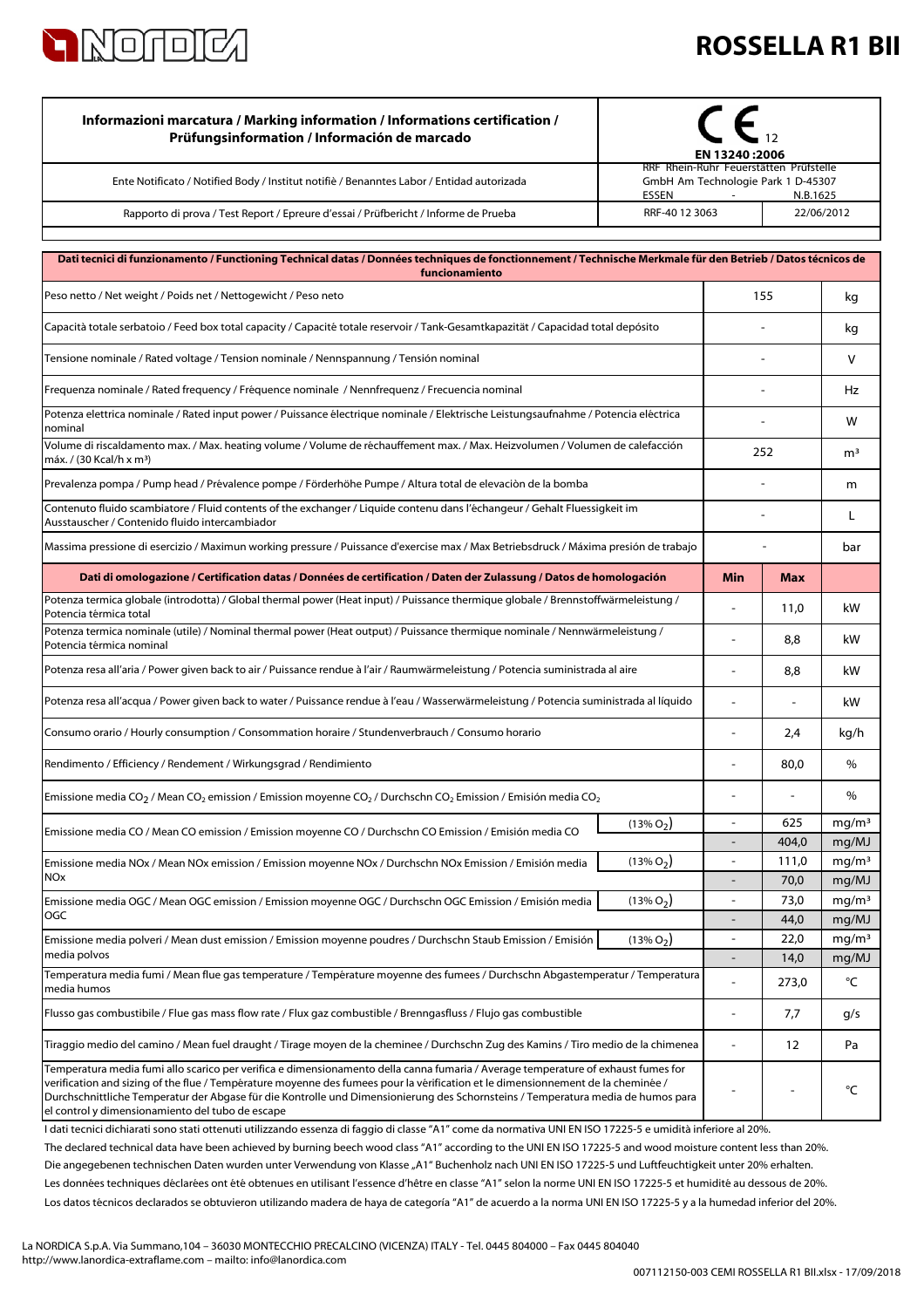

## **ROSSELLA R1 BII**

| Condotto aspirazione aria / Air intake pipe / Conduit aspiration air / Zuluftansaugleitung / Conducto de aspiración de aire          | A  |     | Ø mm |
|--------------------------------------------------------------------------------------------------------------------------------------|----|-----|------|
| Condotto espulsione fumi / Flue gas exhaust pipe / Conduit expulsion fumées / Rauchabzugsleitung / Conducto de expulsión de humos    | в  | 130 | Ø mm |
| Canalizzazione aria calda / Hot air ducting system / Canalisation / Kanalisierung / Canalizacion de aire                             |    |     | mm   |
| Scarico sicurezza 3 bar / 3 bar safety drain / Décharge sécurité 3 bar / Sicherheitsauslass 3 Bar / Descarga de seguridad 3 bar      |    |     |      |
| Mandata/uscita caldaia / Boiler flow outlet / Aller/sortier chaudiere / Kessel - vorlauf/ausgang / Ida/salida de la caldera          | 12 |     |      |
| Ritorno/ingresso caldaia / Boiler return/inlet / Retour/entree chaudiere / Kessel - rücklauf/eingang / Retorno/entrada de la caldera | ГЗ |     |      |

B







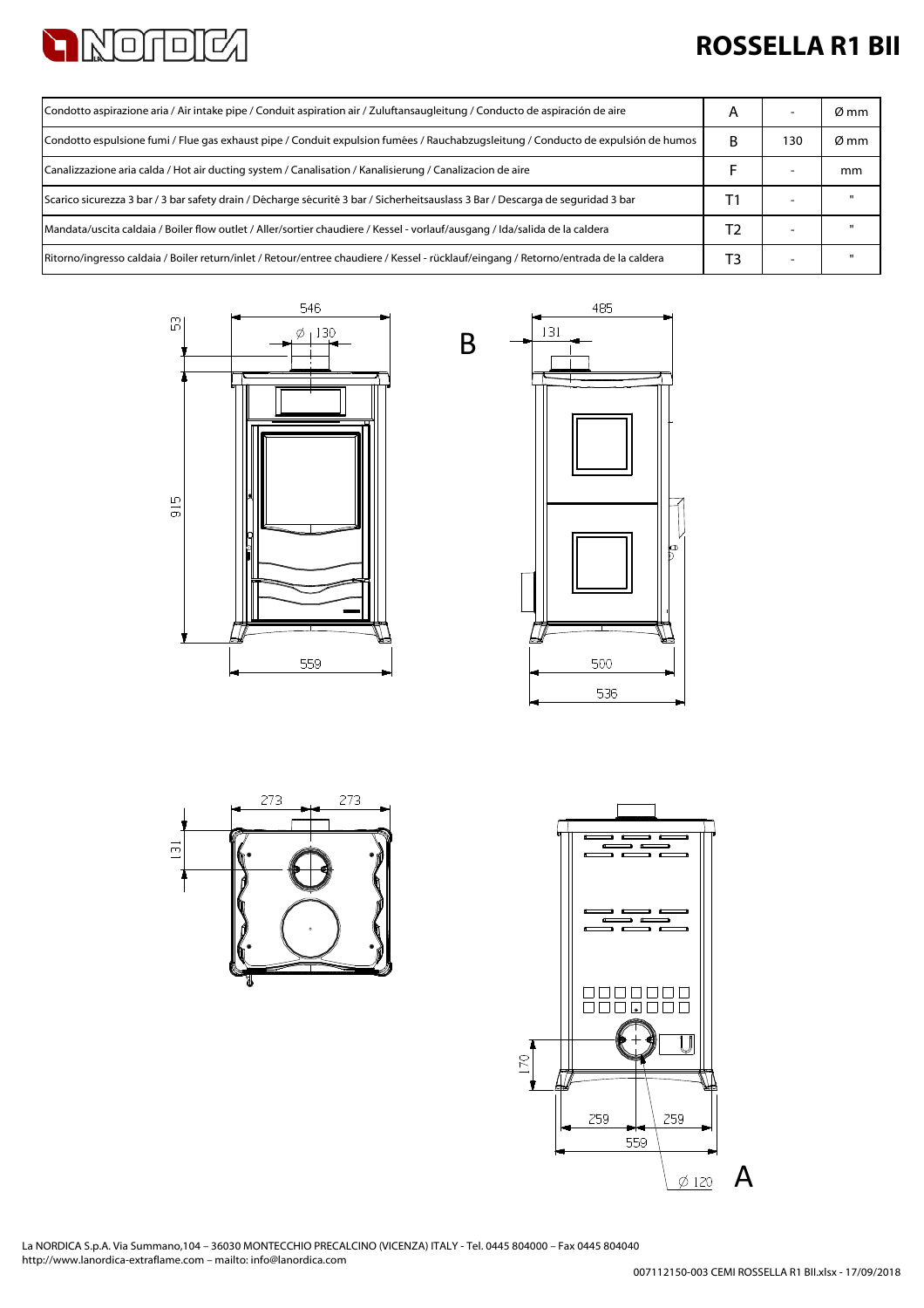

## **ROSSELLA R1 BII PETRA**

| Informazioni marcatura / Marking information / Informations certification /<br>Prüfungsinformation / Información de marcado                                                                                                                                                                                                                                                                                                                                   |                                                         | EN 13240:2006<br>RRF Rhein-Ruhr Feuerstätten Prüfstelle |                              |                            |
|---------------------------------------------------------------------------------------------------------------------------------------------------------------------------------------------------------------------------------------------------------------------------------------------------------------------------------------------------------------------------------------------------------------------------------------------------------------|---------------------------------------------------------|---------------------------------------------------------|------------------------------|----------------------------|
| Ente Notificato / Notified Body / Institut notifiè / Benanntes Labor / Entidad autorizada                                                                                                                                                                                                                                                                                                                                                                     | GmbH Am Technologie Park 1 D-45307<br>ESSEN<br>N.B.1625 |                                                         |                              |                            |
| Rapporto di prova / Test Report / Epreure d'essai / Prüfbericht / Informe de Prueba                                                                                                                                                                                                                                                                                                                                                                           | RRF-40 12 3063<br>22/06/2012                            |                                                         |                              |                            |
| Dati tecnici di funzionamento / Functioning Technical datas / Données techniques de fonctionnement / Technische Merkmale für den Betrieb / Datos técnicos de<br>funcionamiento                                                                                                                                                                                                                                                                                |                                                         |                                                         |                              |                            |
| Peso netto / Net weight / Poids net / Nettogewicht / Peso neto                                                                                                                                                                                                                                                                                                                                                                                                |                                                         | 170                                                     |                              | kg                         |
| Capacità totale serbatoio / Feed box total capacity / Capacité totale reservoir / Tank-Gesamtkapazität / Capacidad total depósito                                                                                                                                                                                                                                                                                                                             |                                                         |                                                         |                              | kg                         |
| Tensione nominale / Rated voltage / Tension nominale / Nennspannung / Tensión nominal                                                                                                                                                                                                                                                                                                                                                                         |                                                         |                                                         |                              | v                          |
| Frequenza nominale / Rated frequency / Fréquence nominale / Nennfrequenz / Frecuencia nominal                                                                                                                                                                                                                                                                                                                                                                 |                                                         |                                                         |                              | Hz                         |
| Potenza elettrica nominale / Rated input power / Puissance électrique nominale / Elektrische Leistungsaufnahme / Potencia eléctrica<br>nominal                                                                                                                                                                                                                                                                                                                |                                                         |                                                         |                              | w                          |
| Volume di riscaldamento max. / Max. heating volume / Volume de réchauffement max. / Max. Heizvolumen / Volumen de calefacción<br>máx. / (30 Kcal/h x m <sup>3</sup> )                                                                                                                                                                                                                                                                                         |                                                         | 252                                                     |                              | m <sup>3</sup>             |
| Prevalenza pompa / Pump head / Prévalence pompe / Förderhöhe Pumpe / Altura total de elevaciòn de la bomba                                                                                                                                                                                                                                                                                                                                                    |                                                         |                                                         |                              | m                          |
| Contenuto fluido scambiatore / Fluid contents of the exchanger / Liquide contenu dans l'échangeur / Gehalt Fluessigkeit im<br>Ausstauscher / Contenido fluido intercambiador                                                                                                                                                                                                                                                                                  |                                                         |                                                         |                              | L                          |
| Massima pressione di esercizio / Maximun working pressure / Puissance d'exercise max / Max Betriebsdruck / Máxima presión de trabajo                                                                                                                                                                                                                                                                                                                          |                                                         |                                                         |                              | bar                        |
| Dati di omologazione / Certification datas / Données de certification / Daten der Zulassung / Datos de homologación                                                                                                                                                                                                                                                                                                                                           |                                                         | <b>Min</b>                                              | <b>Max</b>                   |                            |
| Potenza termica globale (introdotta) / Global thermal power (Heat input) / Puissance thermique globale / Brennstoffwärmeleistung /<br>Potencia térmica total                                                                                                                                                                                                                                                                                                  |                                                         | ä,                                                      | 11,0                         | kW                         |
| Potenza termica nominale (utile) / Nominal thermal power (Heat output) / Puissance thermique nominale / Nennwärmeleistung /<br>Potencia térmica nominal                                                                                                                                                                                                                                                                                                       |                                                         |                                                         | 8,8                          | kW                         |
| Potenza resa all'aria / Power given back to air / Puissance rendue à l'air / Raumwärmeleistung / Potencia suministrada al aire                                                                                                                                                                                                                                                                                                                                |                                                         |                                                         | 8,8                          | kW                         |
| Potenza resa all'acqua / Power given back to water / Puissance rendue à l'eau / Wasserwärmeleistung / Potencia suministrada al líquido                                                                                                                                                                                                                                                                                                                        |                                                         | ÷,                                                      | $\blacksquare$               | kW                         |
| Consumo orario / Hourly consumption / Consommation horaire / Stundenverbrauch / Consumo horario                                                                                                                                                                                                                                                                                                                                                               |                                                         |                                                         | 2,4                          | kg/h                       |
| Rendimento / Efficiency / Rendement / Wirkungsgrad / Rendimiento                                                                                                                                                                                                                                                                                                                                                                                              |                                                         |                                                         | 80,0                         | $\%$                       |
| Emissione media CO <sub>2</sub> / Mean CO <sub>2</sub> emission / Emission moyenne CO <sub>2</sub> / Durchschn CO <sub>2</sub> Emission / Emisión media CO <sub>2</sub>                                                                                                                                                                                                                                                                                       |                                                         |                                                         |                              | %                          |
| Emissione media CO / Mean CO emission / Emission moyenne CO / Durchschn CO Emission / Emisión media CO                                                                                                                                                                                                                                                                                                                                                        | $(13\% O2)$                                             | $\overline{\phantom{a}}$<br>$\overline{a}$              | 625                          | mg/m <sup>3</sup>          |
| Emissione media NOx / Mean NOx emission / Emission moyenne NOx / Durchschn NOx Emission / Emisión media                                                                                                                                                                                                                                                                                                                                                       | $(13\% O2)$                                             | $\overline{\phantom{a}}$                                | 404,0<br>111,0               | mg/MJ<br>mg/m <sup>3</sup> |
| <b>NOx</b>                                                                                                                                                                                                                                                                                                                                                                                                                                                    |                                                         | $\overline{\phantom{0}}$                                | 70,0                         | mg/MJ                      |
| Emissione media OGC / Mean OGC emission / Emission moyenne OGC / Durchschn OGC Emission / Emisión media                                                                                                                                                                                                                                                                                                                                                       | $(13\% O_2)$                                            | $\blacksquare$                                          | 73,0                         | mg/m <sup>3</sup>          |
| OGC                                                                                                                                                                                                                                                                                                                                                                                                                                                           |                                                         |                                                         | 44,0                         | mg/MJ                      |
| Emissione media polveri / Mean dust emission / Emission moyenne poudres / Durchschn Staub Emission / Emisión<br>media polvos                                                                                                                                                                                                                                                                                                                                  | $(13\% O_2)$                                            | Ē,                                                      | 22,0<br>14,0                 | mq/m <sup>3</sup>          |
| Temperatura media fumi / Mean flue gas temperature / Température moyenne des fumees / Durchschn Abgastemperatur / Temperatura<br>media humos                                                                                                                                                                                                                                                                                                                  |                                                         | Ĭ.                                                      | 273,0                        | mg/MJ<br>°C                |
| Flusso gas combustibile / Flue gas mass flow rate / Flux gaz combustible / Brenngasfluss / Flujo gas combustible                                                                                                                                                                                                                                                                                                                                              |                                                         |                                                         | 7,7                          | g/s                        |
| Tiraggio medio del camino / Mean fuel draught / Tirage moyen de la cheminee / Durchschn Zug des Kamins / Tiro medio de la chimenea                                                                                                                                                                                                                                                                                                                            |                                                         | Ē,                                                      | 12                           | Pa                         |
| Temperatura media fumi allo scarico per verifica e dimensionamento della canna fumaria / Average temperature of exhaust fumes for<br>verification and sizing of the flue / Température moyenne des fumees pour la vérification et le dimensionnement de la cheminée /<br>Durchschnittliche Temperatur der Abgase für die Kontrolle und Dimensionierung des Schornsteins / Temperatura media de humos para<br>el control y dimensionamiento del tubo de escape |                                                         | ۰                                                       | $\qquad \qquad \blacksquare$ | °C                         |

Los datos técnicos declarados se obtuvieron utilizando madera de haya de categoría "A1" de acuerdo a la norma UNI EN ISO 17225-5 y a la humedad inferior del 20%. Les données techniques déclarées ont été obtenues en utilisant l'essence d'hêtre en classe "A1" selon la norme UNI EN ISO 17225-5 et humidité au dessous de 20%. I dati tecnici dichiarati sono stati ottenuti utilizzando essenza di faggio di classe "A1" come da normativa UNI EN ISO 17225-5 e umidità inferiore al 20%. Die angegebenen technischen Daten wurden unter Verwendung von Klasse "A1" Buchenholz nach UNI EN ISO 17225-5 und Luftfeuchtigkeit unter 20% erhalten. The declared technical data have been achieved by burning beech wood class "A1" according to the UNI EN ISO 17225-5 and wood moisture content less than 20%.